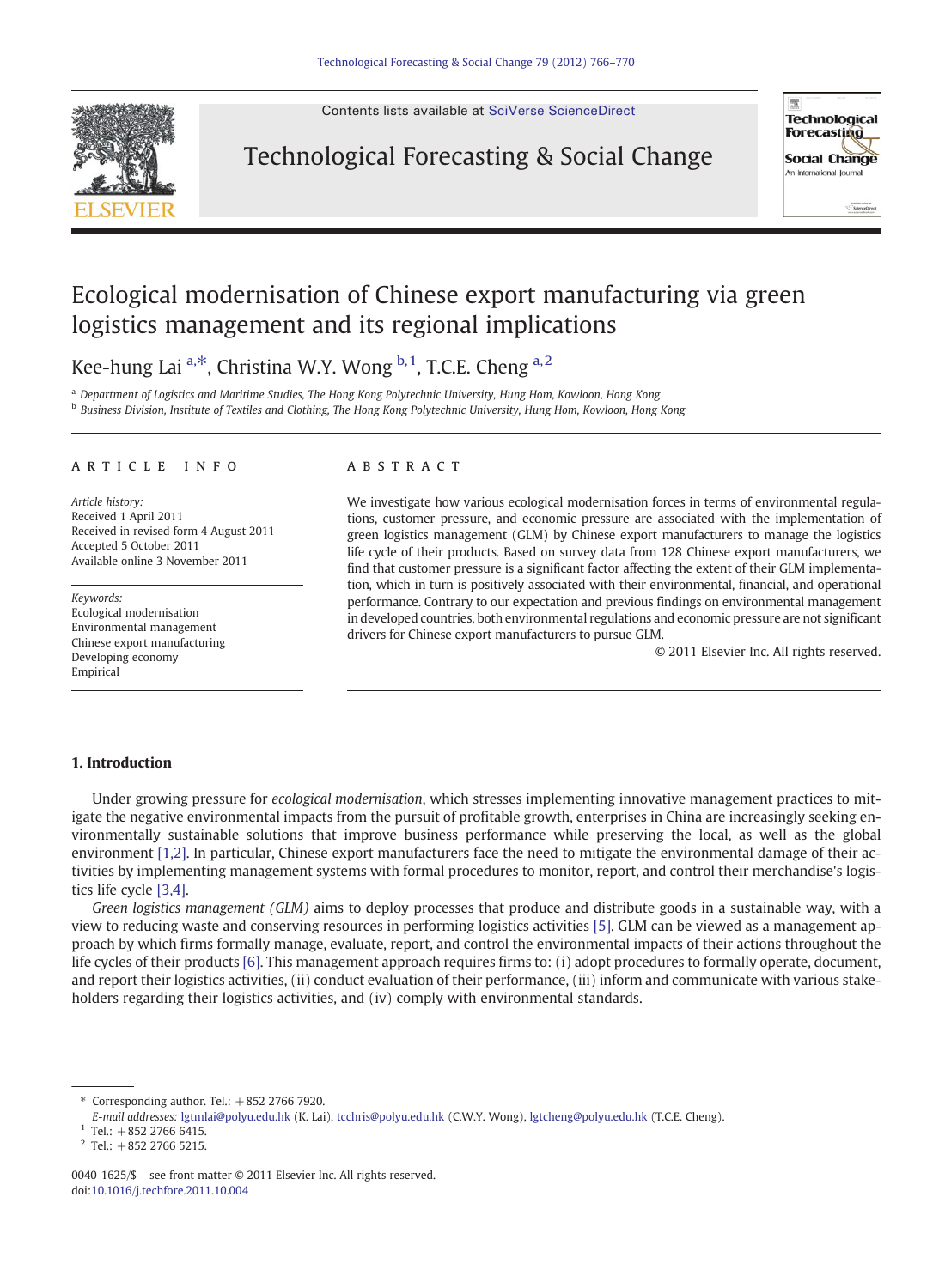In this study we seek to understand the impact of Chinese export manufacturers' actions on the environment and on the reputation of their developed-country customers [\[7\]](#page--1-0) by exploring the ecological modernisation forces (EMFs) encountered by the former. Specifically, the purpose of this study is threefold, namely: (i) examining the key EMFs from the institutional perspective of environmental responsibility that drives Chinese export manufacturers to implement GLM, (ii) investigating the performance impact of GLM implementation in Chinese export manufacturing, and (iii) exploring the mediating role that GLM plays in helping adopting manufacturers to cope with the EMFs in their pursuit of preserving the environment without compromising business performance.

### 2. Theoretical background and hypotheses

GLM advocates that enterprises adopt an array of environmental management practices such as reducing carbon dioxide emissions in distribution, remanufacturing, reuse, recycling, extending the product life cycle, and capturing value from used products [8–[10\].](#page--1-0) The adoption of such practices is highly desirable for Chinese export manufacturers in their quest to reduce the environmental harm of their activities and to institutionalise changes to develop an ecologically modernised industry [\[11,12\]](#page--1-0). By collecting and analysing returned products, Chinese export manufacturers can identify problems related to product use patterns, as well as opportunities for product improvement and development. Such indirect market feedback provides useful input to Chinese export manufacturers to improve product design, sourcing decisions, forward and reverse logistics planning, and new product development [\[7\].](#page--1-0) Such an approach can help the Chinese export manufacturing industry sustain its world leadership position in manufacturing, and alleviate the local and regional environmental problems caused by the corresponding product flows. By implementing GLM, Chinese export manufacturers stand a better chance of reducing the environmental burden of developing, distributing, and disposing of their products in overseas markets, while improving their operational and financial performance. Therefore, we predict that:

Hypothesis 1 (H1). The extent of GLM implementation by Chinese export manufacturers is positively related to their environmental, financial, and operational performance.

Chinese enterprises have been fraught with challenges in accessing natural resources in recent years due to polluted air and water, energy shortage, and deforestation as a result of rapid industrialisation [\[13,14\].](#page--1-0) Dwindling natural resources are detrimental to China's continued growth and economic development. With resource scarcity and rising raw material prices, e.g., crude oil, copper, nickel, steel, and resin, where material costs make up approximately 50% of the total cost of the goods sold, Chinese export manufacturers are under economic pressure to reduce material costs by taking such environmental initiatives as using reprocessed or scrap materials for new merchandise production. At the same time, they have to comply with environmental requirements and market expectations in exporting and sales to foreign customers. These customer-based environmental requirements vary from ISO 14000 certification [\[15\]](#page--1-0) to retrieval of reusable parts or products from their countries. In many instances, these requirements are imposed by customers to fulfil their own environment-related obligations, as well as to demonstrate their environmental responsibility [\[14\]](#page--1-0). In addition, Chinese export manufacturers are increasingly expected to comply with the environmental regulations of the countries that import their manufactured products, e.g., WEEE and REACH [\[16\]](#page--1-0). Covering product development, as well as management of the logistics life cycle, such regulations mandate Chinese export manufacturers to collect end-of-life products and capture their residual value to satisfy the environmental expectation of the international market. The implementation of GLM by Chinese export manufacturers reflects that the industry is ecologically modernising [\[17\].](#page--1-0) In view of the above observations, we expect that:

Hypothesis 2 (H2). The extent of the ecological modernisation forces – as characterised by customer, economic, and regulatory pressures – encountered by Chinese export manufacturers is positively related to the extent of their GLM implementation.

According to Mol [\[18\],](#page--1-0) the ecological modernisation of China requires changes by Chinese export manufacturers to address emerging environmental problems. Their roles in resolving these problems and their actions to improve and balance their economic and environmental performance are crucial to environmental protection. GLM is highly valuable to the ecological modernisation of China's industry, the export manufacturers of which often strive for self-interest fulfilment and consider environmental issues secondary. For instance, the worsening environmental problems in China have reached a point that erodes its GDP growth [\[14\].](#page--1-0) This situation urgently begs for a balance between economic and environmental performance in running such a highpolluting sector as manufacturing [\[19\]](#page--1-0). To strike such a balance requires the efficient use of resources such as energy, fuel, raw materials, and water, as well as the effective manufacturing and distribution of products that create customer value. Due to the growing desire for environmental protection in international markets, many Chinese export manufacturers have pursued GLM in the hope of improving their environmental, financial, and operational performance, which are the underlying goals of ecological modernisation [\[17\].](#page--1-0) Accordingly, we conjecture that:

Hypothesis 3 (H3). GLM mediates the relationships between the ecological modernisation forces – as characterised by customer, economic, and regulatory pressures – encountered by Chinese export manufacturers and their environmental, financial, and operational performance.